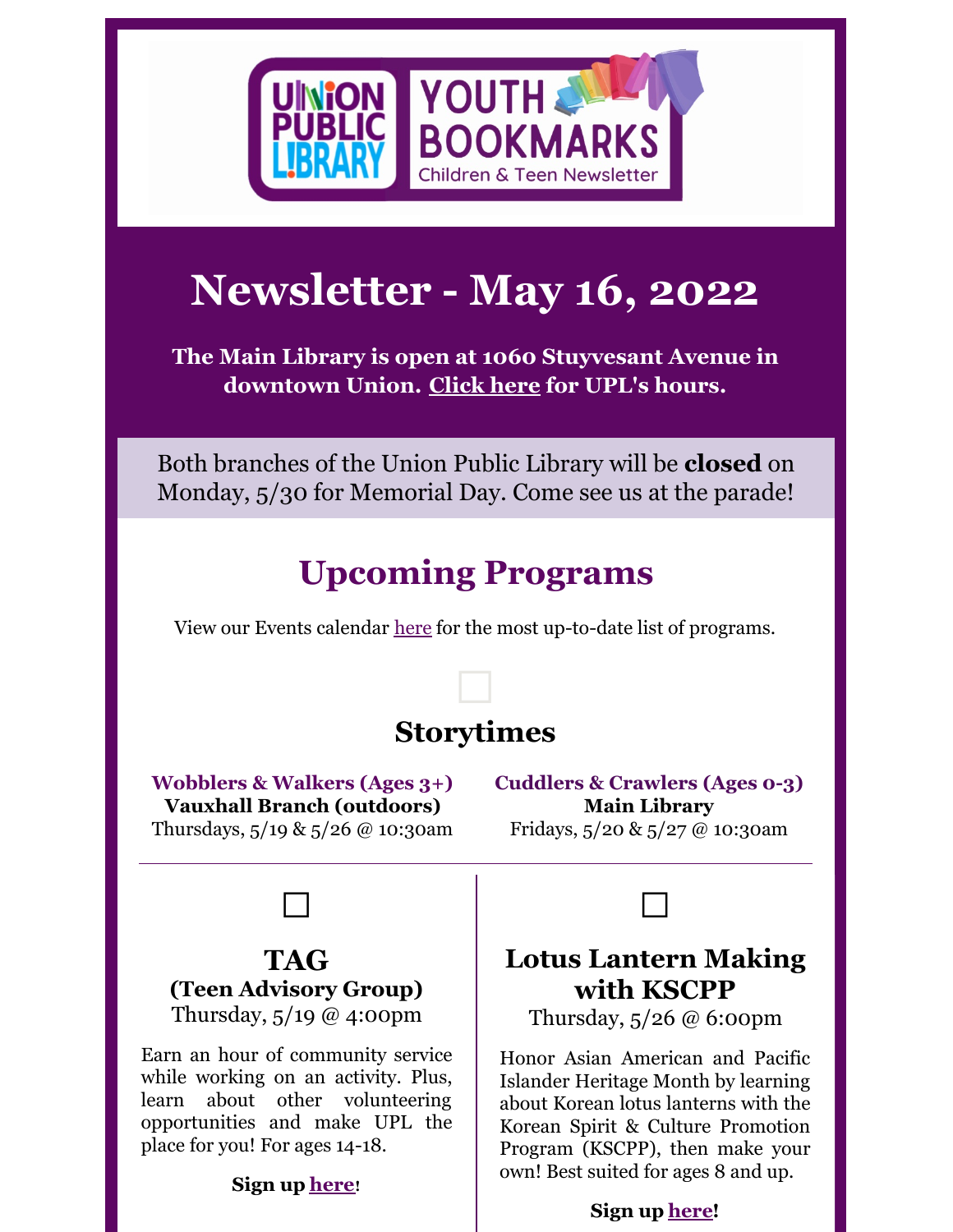## **Take-Home Activity Kits**

*Pick one up at the Main or Vauxhall Branch. Available while supplies last.*



**Bubble-Printed Beehive** Week of 5/16



**Fruit Puppets** Week of 5/23



**Water Drop Printing** Week of 5/30

### **Coming Soon!**



#### **Tiny Art Show**



**Summer 2022 at UPL: Oceans of Possibilities**

### **Resource Spotlight**